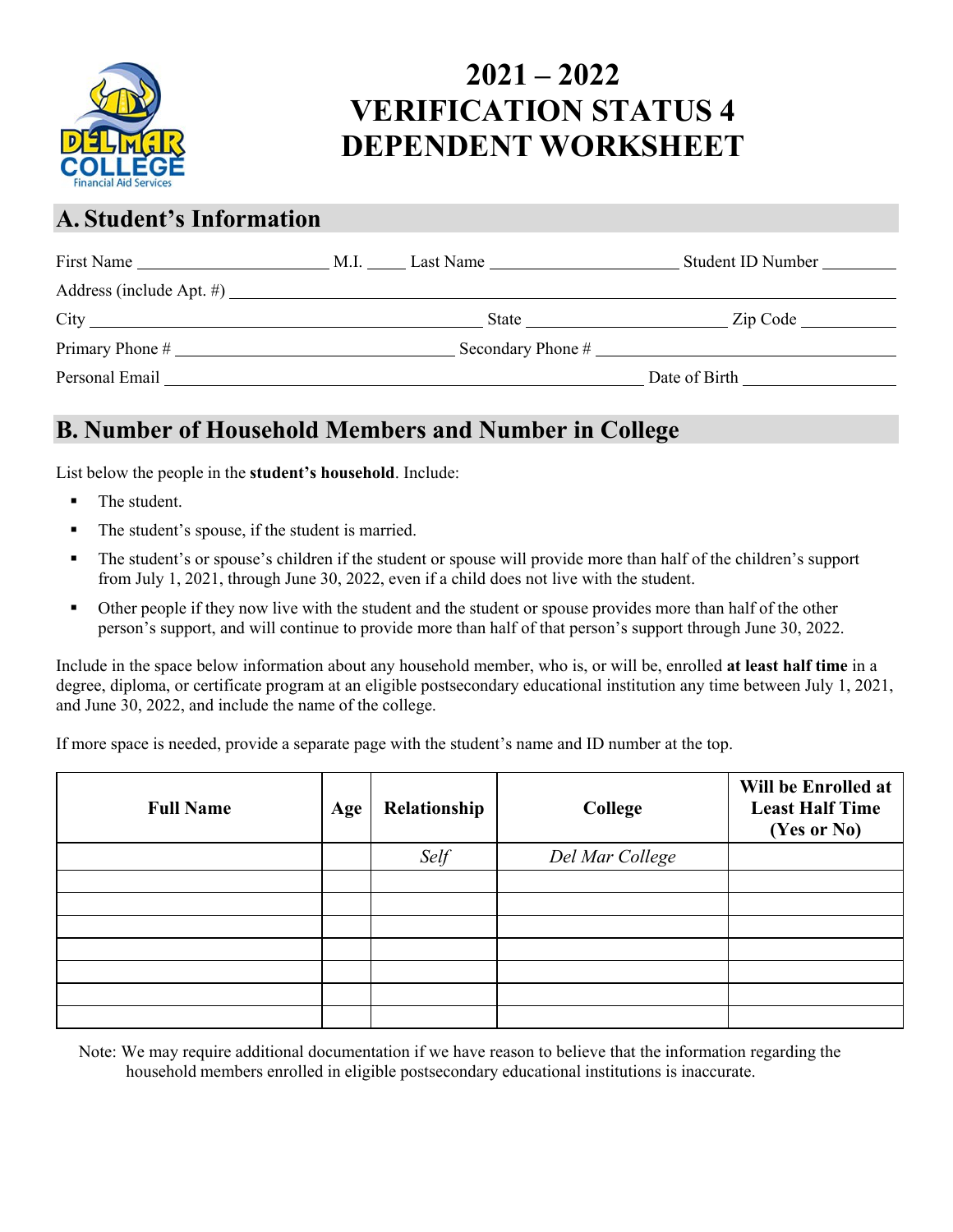## **C. Certifications and Signatures**

Each person signing below certifies that all the information reported is complete and correct. The student and one parent whose information was reported on the FAFSA must sign and date.

Student's Signature (Required) Date

Parent's Signature (Required) Date

**WARNING: If you purposely give false or misleading information, you may be fined, sent to prison, or both.**

Del Mar College Financial Aid Services Email: financialaid@delmar.edu [http://www.delmar.edu](http://www.delmar.edu/)

East Campus: Harvin Center – Rm 263 Phone: (361) 698-1293 Fax: (361) 698-2017

West Campus: Coleman Center – Rm 140 Phone: (361) 698-1726 Fax: (361) 698-2695